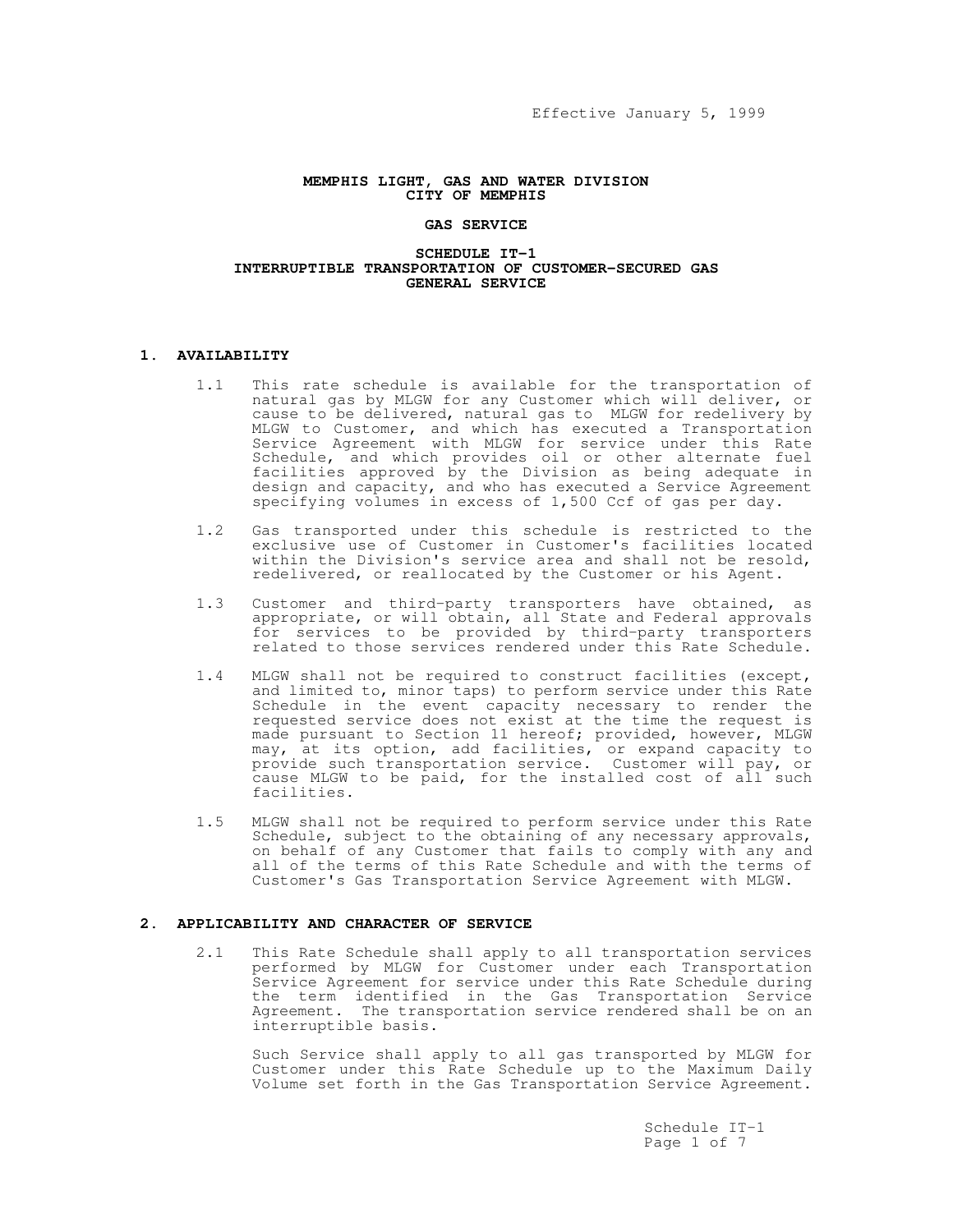Transportation service rendered hereunder which is interruptible in character will be performed provided MLGW has capacity sufficient to perform the service.

If, pursuant to any and all of MLGW's transportation rate schedules, the total quantity nominated by Customers for transportation through a particular point of receipt into the MLGW system exceeds the total capacity available at that receipt point, quantities scheduled for receipt will be allocated among Customers as determined by MLGW.

Interruptible service provided under this Rate Schedule shall, in addition to the reasons provided in the Gas Transportation Service Agreement, be interruptible when MLGW, in its reasonable discretion, deems such interruption necessary, including, without limitation, interruptions due to insufficient capacity in MLGW's system to render firm sales service, and service to MLGW firm transportation Customers. Interruption of service includes decreasing, suspending, or discontinuing both the receipt and delivery of gas. MLGW shall not be liable in damages or otherwise to Customer for any such curtailment or interruption**.**

2.2. Provided MLGW's prior consent is obtained, Customer may tender quantities of gas in excess of the Maximum Daily Volume on any day if such tender and transportation of such gas can be accomplished by MLGW without detriment to any other customer under any of MLGW's sales or transportation rate schedules, if such transportation is compatible to MLGW's system operation requirements. Subject to the foregoing restrictions, MLGW's consent shall not be unreasonably withheld.

# **3. DEFINITIONS**

Interruptible transportation volumes shall mean the Daily Volume of gas set forth in the executed Gas Transportation Service Agreement which MLGW will deliver to Customer on a best efforts basis provided that the delivery of said volumes from the delivering pipeline to MLGW is not interrupted. Customer may not exceed its Maximum Daily Volumes without prior approval of MLGW.

**4. MONTHLY RATE** (Ccf equals 100 cubic feet)

**SERVICE CHARGE:** \$1,071.20 per month, plus

#### **ALL GAS TRANSPORTED:**

First 200,000 ccf per month @ \$0.0389 per ccf Excess over 200,000 ccf per month @ \$0.0338 per ccf,

Plus all other appropriate charges invoiced to MLGW by the delivering pipeline in connection with the transportation of gas on behalf of Customer.

### **ADDITIONAL CHARGE FOR GAS TAKEN DURING "PERIOD OF CURTAILMENT"**

"Period of Curtailment" is defined as that period of time beginning one (1) hour after notice by the Division's dispatcher that the "Period of Curtailment" has begun and ending when notice is received from Division's dispatcher that the "Period of Curtailment" has ended. Verbal notice by telephone from the Division's dispatcher to the Customer or his authorized agent shall be deemed to be proper notice.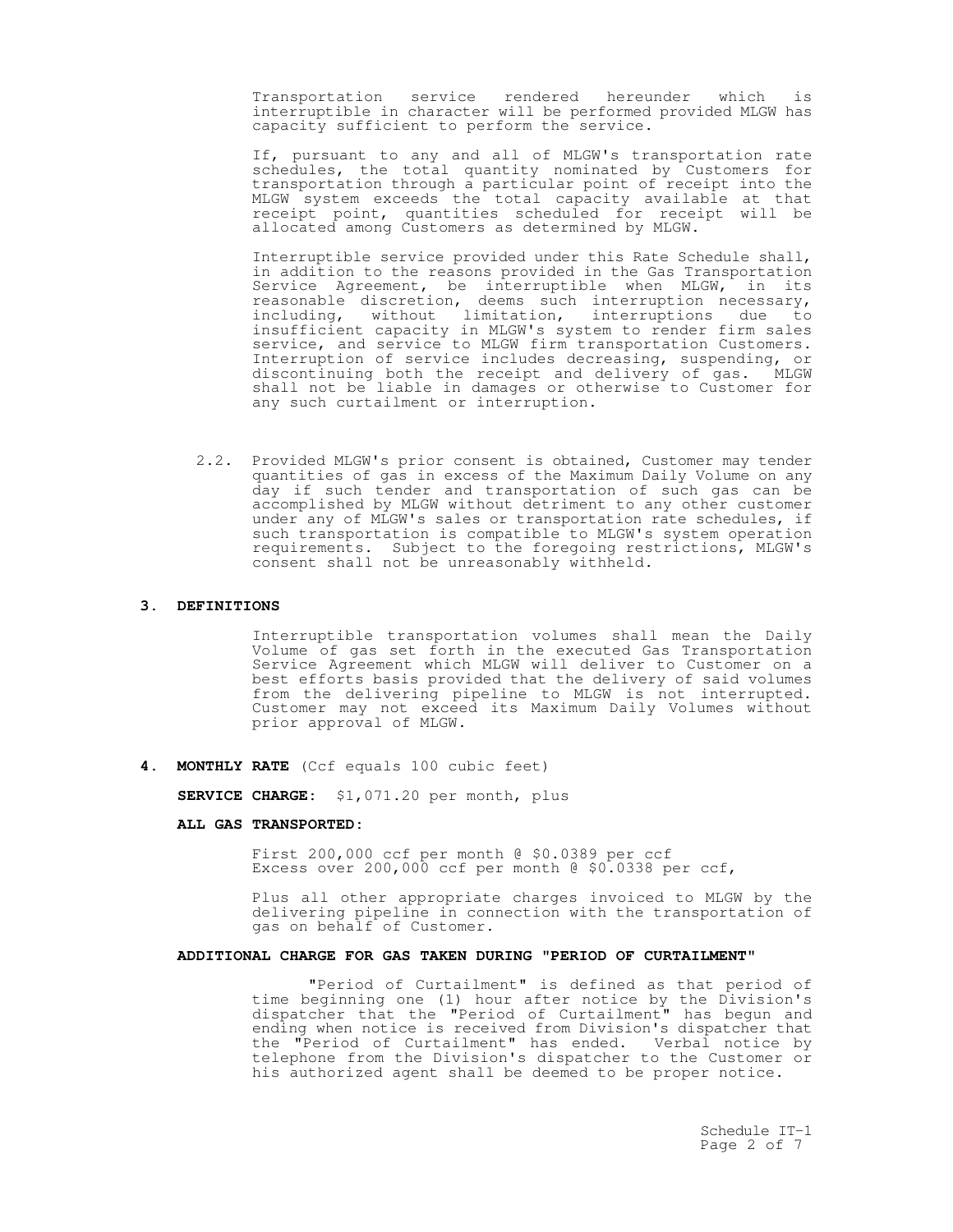If, for any reason, Customer taking service under this rate schedule continues to take gas during any "Period of Curtailment" there shall become due and payable to the Division, not as a penalty but as liquidated damages, an amount equal to \$1.50 per Ccf for all gas taken. An additional charge of \$6.00 per Ccf shall be applied to all gas taken in excess of 110% of any amount authorized by MLGW under the "Period of Curtailment." This amount is to be in addition to MLGW's incremental cost per Ccf for all gas taken during the "Period of Curtailment" and all other amounts billed in accordance with this rate schedule.

# **5. MINIMUM BILL**

The minimum monthly bill shall be \$1,071.20.

### **6. PAYMENT**

The above rates are net, the gross rates being 5% higher. In the event the current monthly bill is not paid on or before the delinquent date shown on the bill, the gross rates shall apply.

### **7. SINGLE POINT DELIVERY AND JOINT SERVICE THROUGH ONE METER**

The above rates are based upon the supply of service to the Customers premises through a single delivery and metering point and at a single pressure. Separate supply for the same Customer at other points of consumption, or at different pressures, shall be separately metered and billed.

Customer shall install and maintain at its expense any equipment deemed necessary by MLGW to provide service under this rate, including, but not limited to, telephone lines and power outlets.

For Customers receiving service under more than one rate schedule through one meter, the volumes delivered under each rate schedule will be determined as provided in the Rules and Regulations of the Division.

Customers who receive service under more than one rate schedule through one meter, and who take gas during a "Period of Curtailment" or take gas in violation of an Operational Flow Order (see Section 10 below), are subject to have full service (including any firm deliveries) through the one meter discontinued.

# **8. RECEIPT AND DELIVERY POINTS**

8.1 The Receipt Point(s) for all gas transported by MLGW under this Rate Schedule shall be at a mutually agreeable interconnection between MLGW facilities and the facilities of the pipeline(s) delivering gas to MLGW. MLGW shall not be required to receive gas at any Receipt Point where the total scheduled quantity for receipt on any day is less or more than that required for the accurate measurement of quantities to be received.

MLGW shall have the right to terminate service under this Rate Schedule if total deliveries of gas to MLGW at the Point(s) of

> Schedule IT-1 Page 3 of 7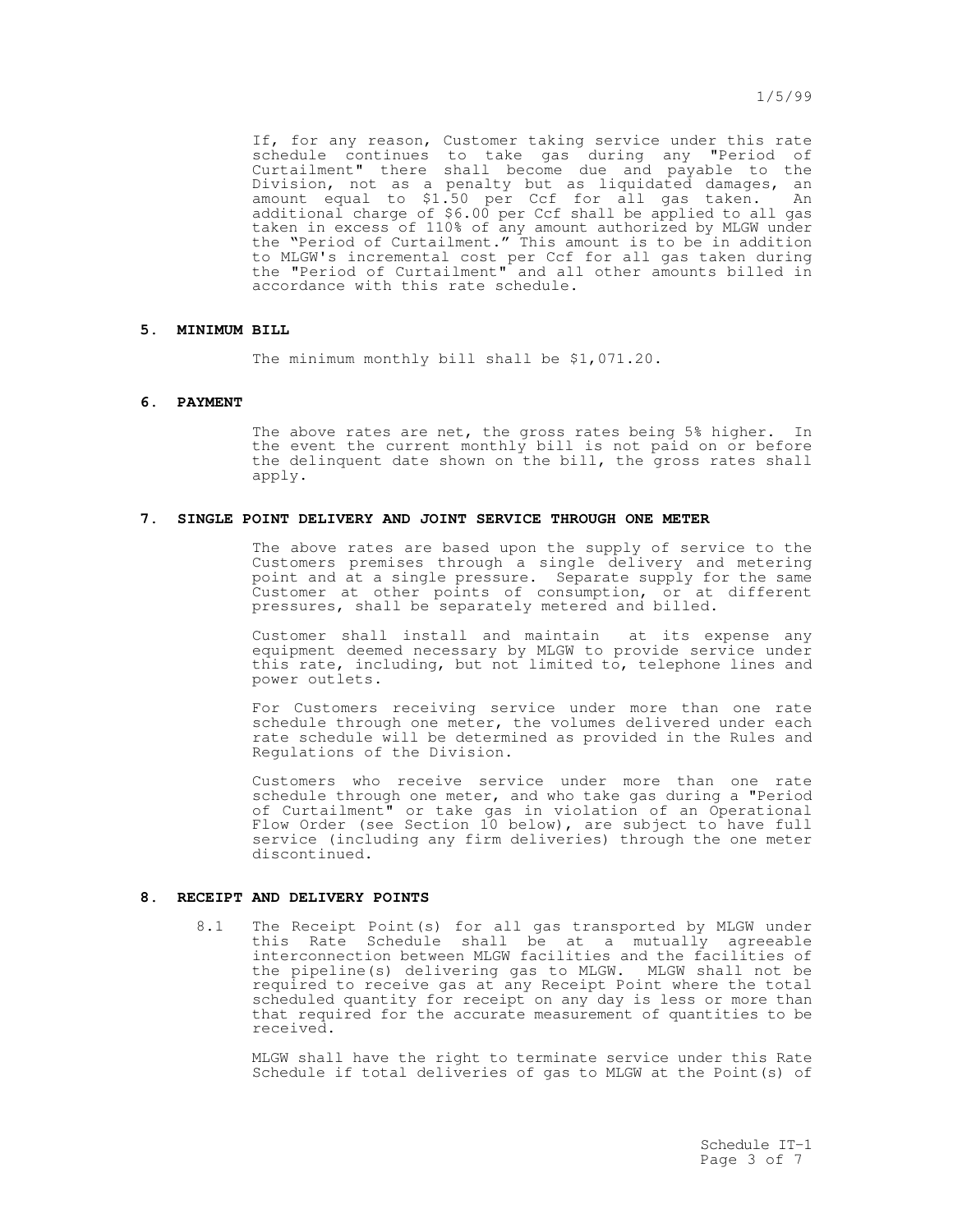Receipt fall below an average daily quantity of two hundred fifty  $(250)$  Ccf per day for any 30 days. MLGW also shall have the right to abandon any Point of Delivery where total deliveries at such point fall below an average daily quantity of fifty (50) Ccf for any 30 days or to seek reimbursement for MLGW's out-of-pocket expenses associated with operation and maintenance of such Point of Delivery. In the event of a capacity limitation on MLGW's system at any of the Point(s) of Receipt, MLGW has the right, in its reasonable discretion to curtail deliveries at such Points of Receipt. Customer then has the option to nominate and receive quantities of gas at the remaining Point(s) of Receipt.

Should Customer's nominations at a particular Point or Points of Receipt exceed the quantity of gas available<br>for receipt at such Point of Receipt, it is the such Point of Receipt, it is the responsibility of Customer and its suppliers to allocate the quantities actually available for receipt at that point.

Customer agrees to indemnify and hold harmless MLGW from any and all claims, suits, damages, or actions arising from the failure of MLGW to receive quantities of gas actually nominated by Customer at a particular Point or Points of Receipt, resulting specifically from the situations described above.

- 8.2 The Delivery Point(s) for all gas transported by MLGW under this Rate Schedule shall be a mutually agreeable interconnection between MLGW's facilities and the facilities of Customer in MLGW's service area.
- 8.3 Customer shall deliver and receive gas in uniform quantities during any month and in uniform hourly quantities during any day with no significant fluctuation.

## **9. NOMINATIONS AND SCHEDULING**

- 9.1 Customer agrees to provide MLGW in writing, no later than ten (10) days prior to the beginning of each calendar month, a schedule showing the daily nominated volumes it desires to have transported by MLGW that month unless otherwise agreed to in the Gas Transportation Service Agreement. Such schedule will show the quantities of gas at Points of Receipt into MLGW's system. The total quantity delivered to MLGW shall not exceed the Maximum Daily Demand unless advance agreement is obtained from MLGW.
- 9.2 Customer may not alter the schedule of daily volumes during the calendar month, unless prior authorization is received from MLGW for such alteration.
- 9.3 It is the intent that gas delivered or caused to be delivered to MLGW by Customer shall be as nearly as possible at uniform hourly rates. Departures from the scheduled deliveries at the Point of Receipt into the MLGW system shall be kept to the minimum permitted by operating conditions.

# **10. BALANCING AND PENALTIES**

## 10.1 General

MLGW reserves the right, at any time, to require Customer to modify nominated volumes for transportation to correct any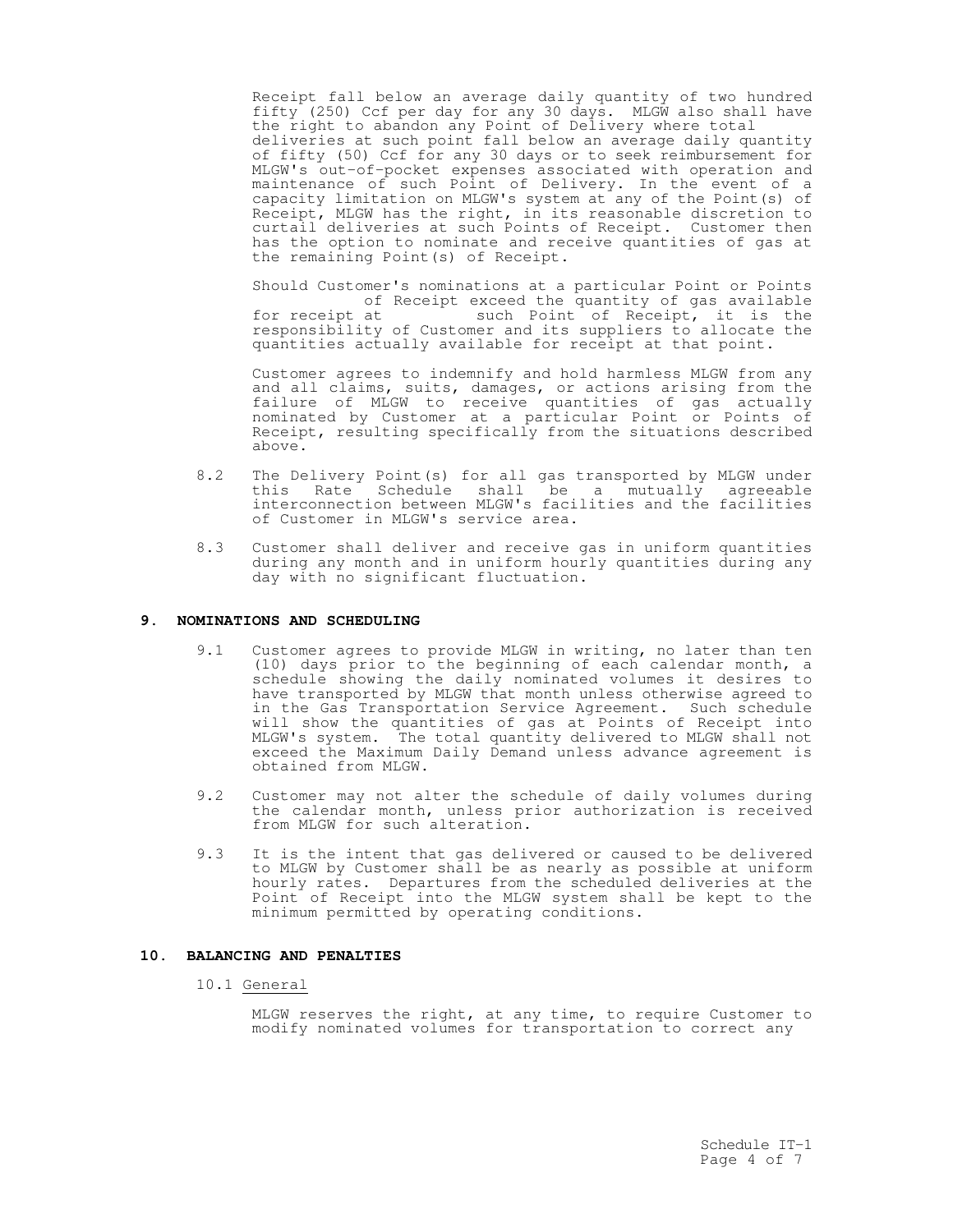imbalance if in MLGW's sole judgement, conditions warrant such a change. Customer shall be solely responsible for any imbalance penalties occurring on the delivering pipeline system.

# 10.2 Operational Flow Orders

MLGW shall have the right to issue Operational Flow Orders (OFO) as specified in this Section which require actions in order to alleviate conditions which threaten the integrity of MLGW's system, to maintain system operations at the pressures required to provide an efficient and reliable service, to have adequate gas supplies in the system, to maintain service to Customers, to maintain proper storage inventory levels, to maintain the system balance, or other considerations deemed necessary in MLGW's sole judgement.

Notice of an OFO shall identify the time the OFO will become effective and state the estimated duration of the OFO (or, if unknown, that the OFO is indefinite). Verbal notice by telephone from the Division's dispatcher to the Customer or his authorized agent shall be deemed to be proper notice of an OFO.

All quantities tendered to MLGW and/or taken by the Customer in violation of OFO's shall constitute unauthorized receipts or deliveries for which a charge of \$1.50 per Ccf shall be assessed. An additional charge of \$6.00 per Ccf shall be applied to all gas taken in excess of 110% of any amount authorized by MLGW under the OFO. This amount is to be in addition to MLGW's incremental cost per Ccf for all gas taken in violation of the OFO.

## 10.3 Daily Balancing

The Daily scheduling variance is defined as the difference between scheduled daily volumes to the Receipt Point(s) on behalf of a transporting customer and actual daily volumes taken by the Customer at the Delivery Point(s). When the daily scheduling variance is within  $+$  or -10% of the daily scheduled volumes, there shall be no daily balancing penalties. On each day where the daily scheduling variance exceeds + or -10% of daily scheduled volumes, a charge of \$0.0167 per Ccf shall be assessed on all volumes in excess of the + or -10% tolerance.

#### 10.4 Monthly Balancing

A Customer shall have the responsibility to maintain a concurrent balance between scheduled quantities of gas and quantities of gas actually taken by the Customer each month. If the Customer does not maintain a concurrent balance between quantities of gas scheduled and quantities of gas taken, the resulting imbalance shall be cashed out to eliminate imbalances accumulated during the month and to provide added incentives to Customers to comply with their monthly balancing responsibilities.

For monthly imbalances where quantities taken by the Customer exceed scheduled deliveries to the Receipt Point(s) on behalf of the Customer, Customer shall pay MLGW based on the accumulated sum of the results of the formulas listed below: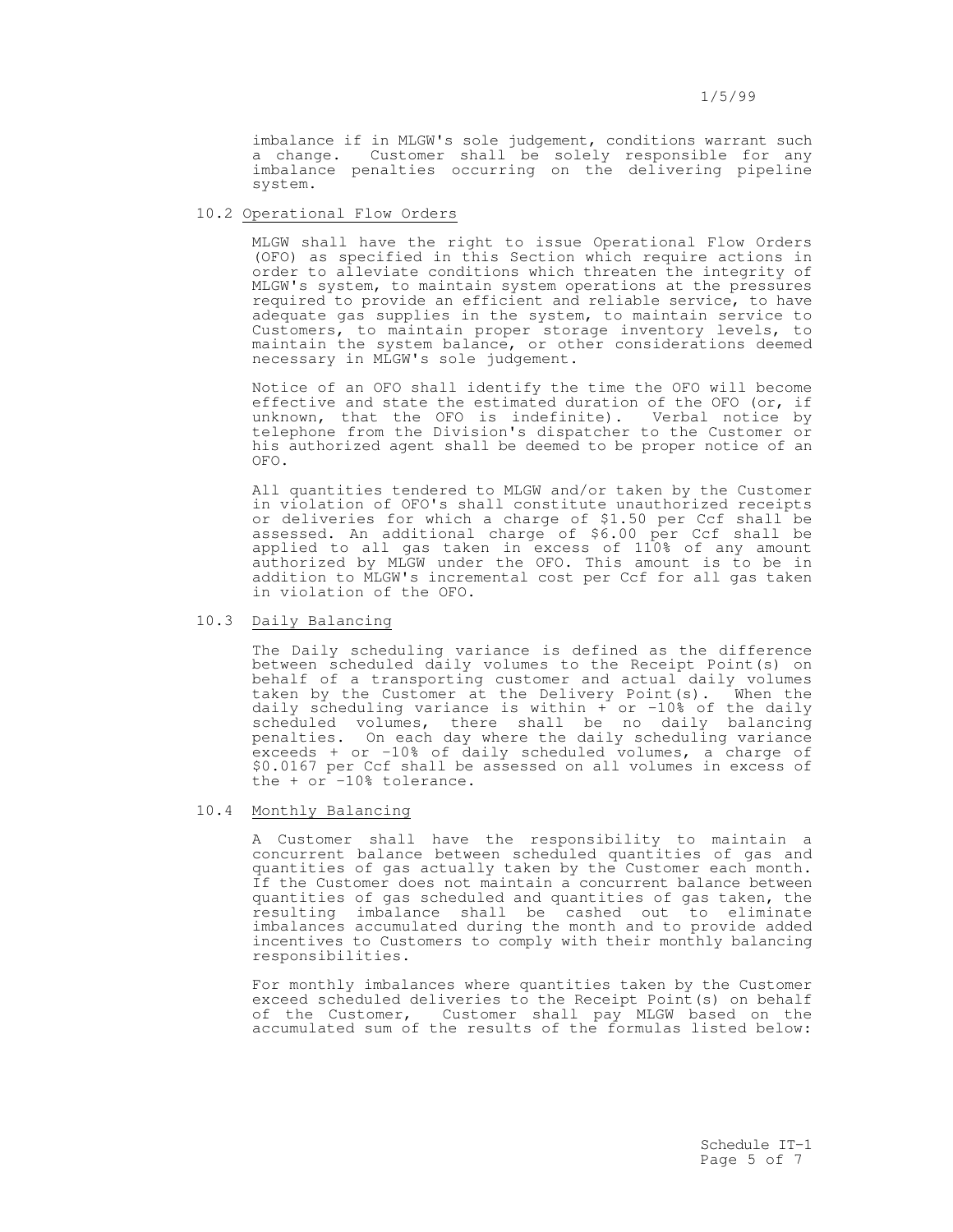| Imbalance Level                                                                                   | Factor                               | Results                                                                                                                                                                                 |
|---------------------------------------------------------------------------------------------------|--------------------------------------|-----------------------------------------------------------------------------------------------------------------------------------------------------------------------------------------|
| $0\% - 5\%$<br>$> 5\% - 510\%$<br>$>10$ % - $\leq 15$ %<br>$>15\% - \leq 20\%$<br>$>20\% - 525\%$ | 1.00<br>1.10<br>1.20<br>1.30<br>1.40 | price x quantity $\leq 5\%$<br>price x quantity > 5% and $\leq 10\%$<br>price x quantity >10% and $\leq 15$ %<br>price x quantity >15% and ≤20%<br>price x quantity >20% and $\leq$ 25% |
| >2.5%                                                                                             | 1.50                                 | price x quantity >25%                                                                                                                                                                   |

The amount due to MLGW for each imbalance level shall be determined by multiplying the corresponding imbalance level factor by the monthly Spot Index Price as determined in Section 10.5 below times the quantity within each imbalance level. In addition, the Customer shall pay to MLGW transportation charges equal to the total imbalance volume multiplied by the currently effective maximum transportation rates specified in the Texas Gas Transmission Rate Schedule FT (Zone SL receipt, Zone 1 delivery) stated at the 100% load factor equivalent, including all fuel, Gas Research Institute (GRI), Annual Charge Adjustment (ACA), and other applicable charges, or such lesser amount as MLGW shall determine.

For monthly imbalances where scheduled receipts to the Receipt Point(s) on behalf of the Customer exceed quantities taken by the Customer, MLGW shall purchase from the Customer the excess receipts. MLGW shall pay the Customer based on the accumulated sum of the results of the formulas listed below:

| 1.00<br>$0\% - 5\%$<br>price x quantity $\leq 5\%$<br>$> 5\% - 510\%$<br>price x quantity > 5% and $\leq 10\%$<br>0.90                                                                                                                                |  |
|-------------------------------------------------------------------------------------------------------------------------------------------------------------------------------------------------------------------------------------------------------|--|
| $>10$ % - $\leq 15$ %<br>price x quantity >10% and ≤15%<br>0.80<br>$>15$ % - $\leq$ 20%<br>price x quantity >15% and $\leq 20\%$<br>0.70<br>$>20\% - 525\%$<br>price x quantity >20% and $\leq$ 25%<br>0.60<br>>2.5%<br>price x quantity >25%<br>0.50 |  |

The amount due to the Customer for each imbalance level shall be determined by multiplying the corresponding imbalance level factor by the monthly Spot Index Price as determined in Section 10.5 below times the quantity within each imbalance level. In addition, MLGW shall pay to the Customer transportation charges equal to the total imbalance volume multiplied by the currently effective maximum transportation commodity rates specified in the Texas Gas Transmission Rate Schedule FT (Zone SL receipt, Zone 1 delivery), including all fuel, GRI, ACA, and other applicable charges.

10.5 Spot Index Price

Each month, Spot Index Prices will be derived based on prices reported in natural gas trade publications. The price used for charging customers taking quantities in excess of deliveries may be higher than the price used for reimbursing customers whose gas deliveries exceed quantities taken.

### **11. DATA REQUIRED FOR VALID REQUEST FOR TRANSPORTATION**

Requests for transportation hereunder shall be valid only upon providing the following information in writing to MLGW: